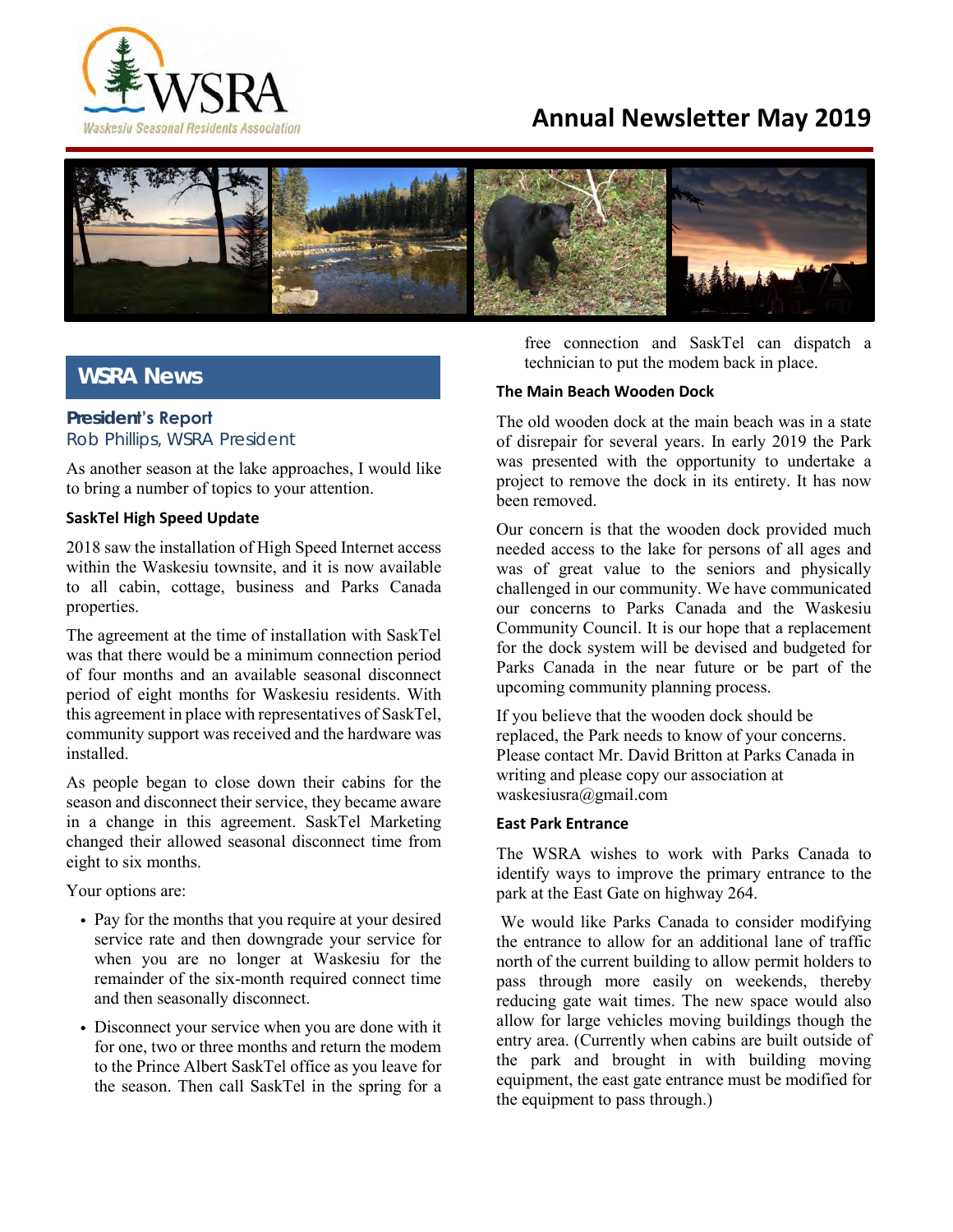

#### **Plumbing in Parcel X (the Cabin area)**

It has come to our attention that Parks Canada maintenance staff use a vac truck to pressurize the sewer lines to break free plugs in the lines. Since the fluid capacity of the pumper unit is 1500 litres, this practice could cause a flow of water into adjacent cabins. Therefore, I recommend all cabin owners consider the installation of a back-flow valve into their cabin's sewer line system. Parks Canada intends to request that this requirement be added to the Cabin Construction Guidelines during the next review. This will be considered by both the WSRA and the Waskesiu Community Council.

#### **Parking with Parcel X**

Parking within the townsite has seen some changes over the last two seasons with signs being placed to limit parking time in certain areas. I believe that most people have responded positively to the new signage and that parking has improved.

Discussions have started with Parks Canada to explore opportunities to free up space within at least Parcel X by providing opportunities for the cabin owners to park boats elsewhere and thus free up the streets currently being used for parking.

#### **One Day of Meetings**

The Waskesiu Community Council and the Waskesiu Seasonal Residents Association have decided to have their Annual General meetings on the same day. This year the AGM for both the Community Council and the WSRA will be held on July  $28<sup>th</sup>$  at the Terrace Gardens, time to be announced.

### **Cottage Regulations Consultations** *Herb Pinder, WSRA Chair*

For many years the WSRA has been advocating Parks Canada Agency (PCA) to revise and modernize Cottage Regulations. We are pleased to report that that process began in 2018 when PCA retained a high calibre outside person, Daniel Mercer, to lead this process. Early in the endeavour he visited most of the Parks and the many other entities that will be impacted by the new regulations. One of the challenges, in WSRA's view, is that combining a variety of regulations including for cottages, signage, and other commercial matters over an even broader range of entities (parks with cottages, parks without, locks, heritage parks, etc.) is at best difficult.

The Waskesiu Community Council organized a collaborative community meeting that included the Chamber, WCC, WSRA, and other interested parties. Jennifer Wood and I represented WSRA with Jennifer also wearing her second hat as an elected Council member. Superintendent David Britton and Townsite Manager Gregg Rutten were also in attendance.

"IT IS HEARTENING TO SEE PCA SINCERELY EMBRACE A PROCESS THAT INCLUDES EARLY AND CONTINUED COMMUNITY INVOLVEMENT."

There was an excellent exchange whereby Daniel Mercer and his colleague explained the process and elicited our feedback. There was lots of feedback and Jennifer and I were proactive in espousing a set of principles that may well serve as a foundation for the new regulatory framework. A summary of that process acknowledged most of the issues which the group raised.

It is our understanding that Daniel Mercer will return to Waskesiu for further consultation. It is heartening to see PCA sincerely embrace a process that includes early and continued community involvement. While the process is still ongoing, WSRA will continue to be an active participant representing our community and the needs of seasonal residents at Waskesiu.

## **Parks Canada**

### *David Britton, Superintendent and Gregg Rutten, Townsite Manager, PANP*

Greetings from Parks Canada! We spent a busy winter planning for summer 2019 while also continuing to move projects ahead that improve park ecosystems, infrastructure and visitor facilities. Below are some of the highlights related to Waskesiu.

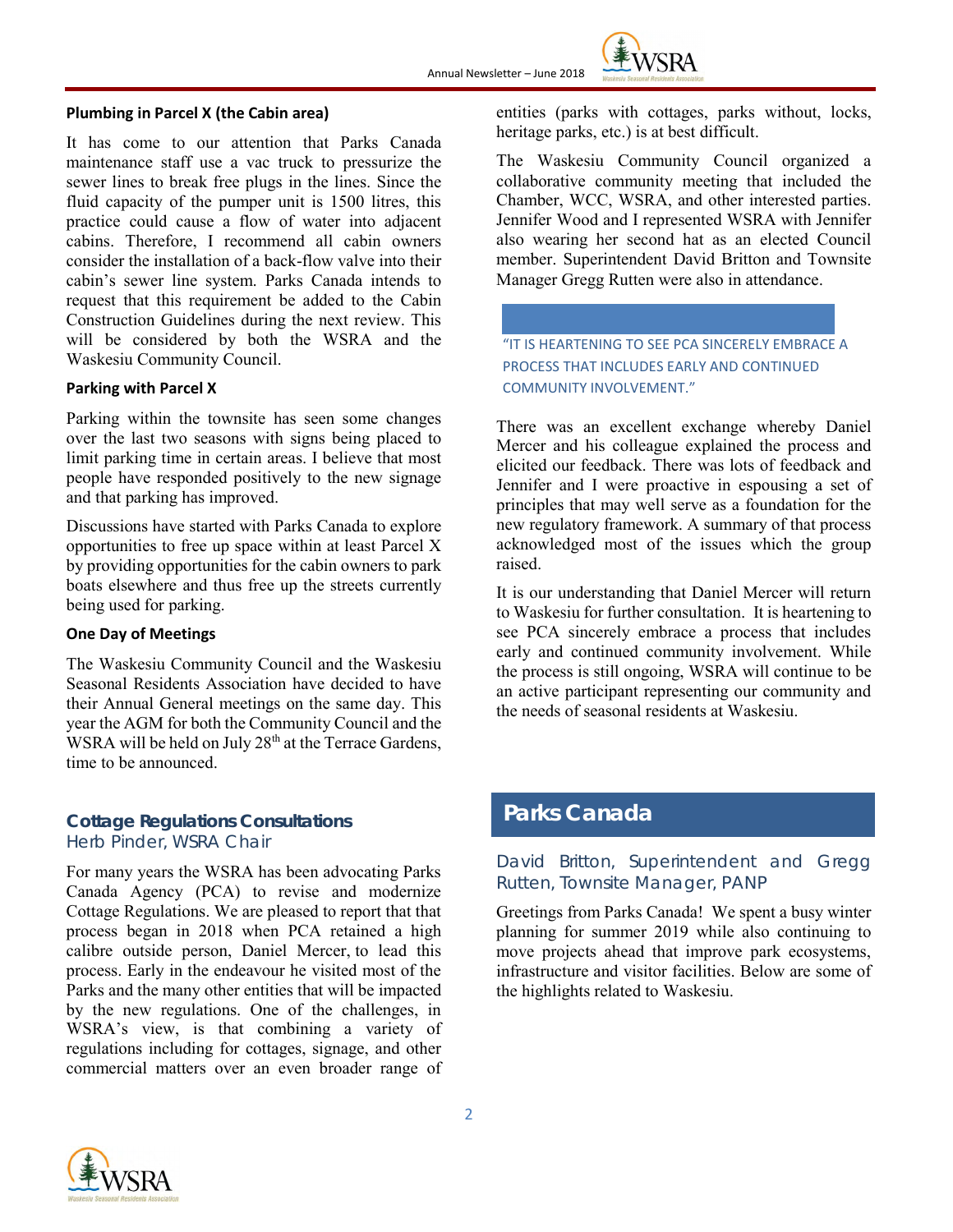#### **Management Plan Approved**

In 2018, Parks Canada was pleased to see the *Prince Albert National Park Management Plan* approved and tabled in Parliament. The document, drafted after consultation with Indigenous partners, community stakeholders and other key partners, resulted in a plan that we are confident will guide sound management decision making over the next 10 years.

#### **Townsite News**

#### *Spring Water Service*

As many of you will be aware, we experienced some unusually early cold temperatures in the fall of 2018 which resulted in a number of water line breaks in the seasonal water system in Waskesiu. Repairing these breaks as soon as possible once the system thaws out is a priority for the park but, nevertheless, we do expect that there will be delays in restoration of the water service for the cottages and cabins. The repairs will begin in May (exact date depending on weather). Two plumbers will be dedicated to this work; additional staff are available, if needed, to provide support and the required parts are on hand. In the cabin area, restoration of services will begin at Pelican Street and work towards Bluebird. In the meantime shower facilities will be available at the small beach house and at the Seasonal Staff Trailer Park, Montreal Drive, also known as the Spruce Ridge Campground. Water is also available via the outside tap at the Visitor Centre. We thank everyone in advance for their patience as we resolve this problem.



*Improving Safety and Enjoyment on Waskesiu Waterfront*

The dock located adjacent to the breakwater at the south end of the main beach reached the end of its useful lifespan and had become a safety hazard. It was built to accommodate the paddlewheeler, which has not operated from this location for many years. Removal of the dock, including the cribbing, took place in March 2019 and shore rehabilitation is scheduled for spring 2019. While Parks Canada does not plan to replace the

**Construction waste** from small projects (e.g., replacing a window or a deck board) can be disposed of in the 40-foot roll-off bin located at recycle depot area.

*What is accepted?* 

Small project construction waste such as:

- Windows and frames, deck boards, dry wall, carpet
- Bed mattresses, household furniture, sofas, chairs
- Treated and non-treated scrap wood

*What is not accepted?*

- Small or larger propane tanks, gas, fuel, solvent products, fluorescent tubes, paint containers (empty or otherwise), oil, batteries
- Household appliances: e.g., washers, dryers, refrigerators, freezers, stoves, microwaves, water heaters
- $Brush$  must be taken to the staging area
- Refundable cans and bottles, cardboard boxes, office paper and newspapers, clean plastic containers, milk jugs, sheet plastic, metal – deposit these items in the appropriate recycle bins
- Electronic equipment, electric wire, concrete, rocks, leaves, and dead animals
- Household garbage this should be bagged and placed in garbage bins
- DDT (a pesticide) or other questionable hazardous materials

If you are issued a building permit, this may constitute a large amount of construction waste. It is the responsibility of the permit holder to haul or make arrangements to have the contractor haul the construction waste to a certified landfill site as specified on the permit.

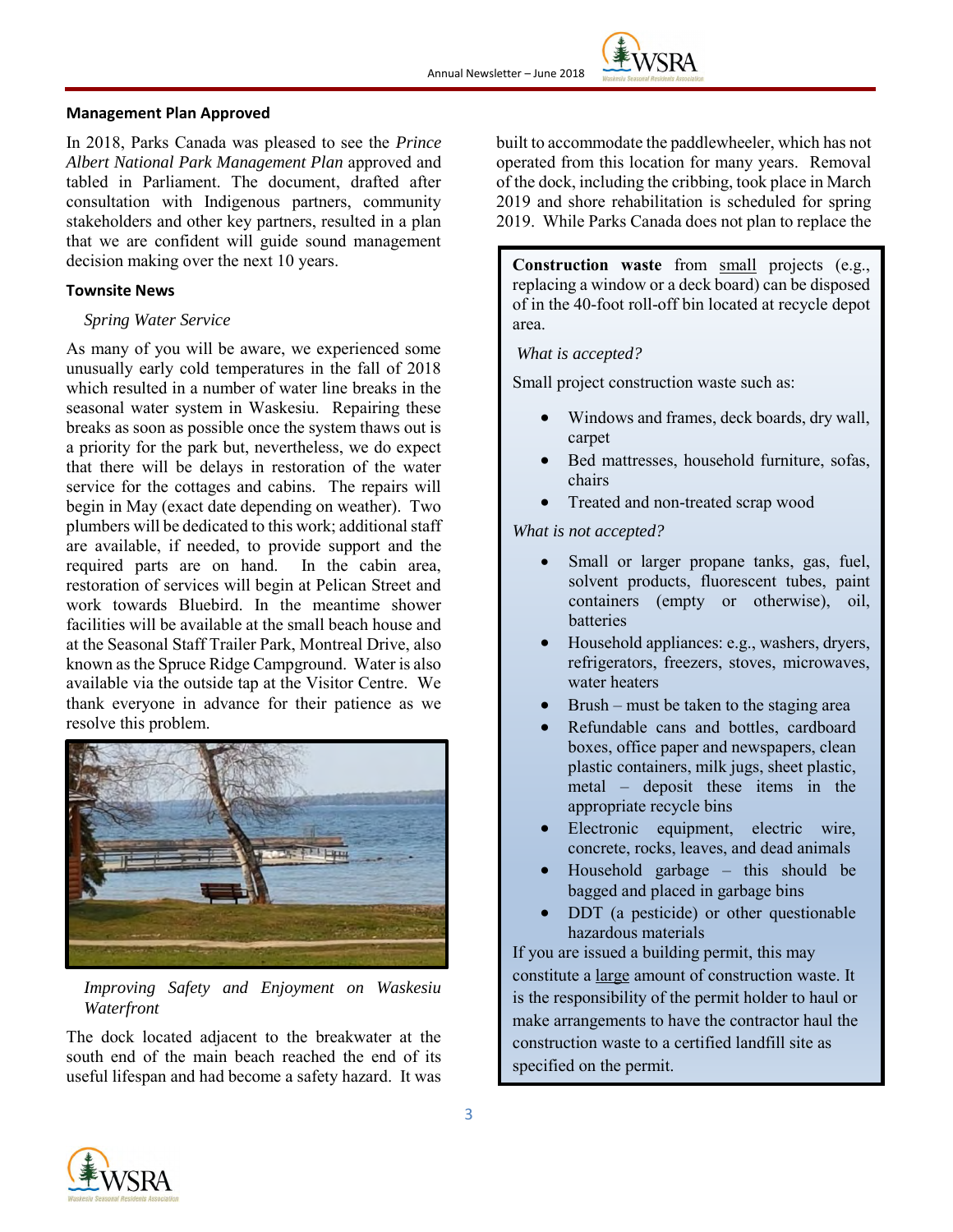

dock, the breakwater will continue to be maintained with refurbishments planned for 2020 and will continue to allow the public access out onto Waskesiu Lake. Going forward, the intent is to expand the short-term mooring area between the breakwater and the buoyed swim area to provide continued access to townsite amenities for boaters. More details on this will be provided in June 2019.

### *Beach House*

Plans to reconstruct the big beach house at the Waskesiu main beach are scheduled to begin in September 2019. The facility is reaching the end of its lifespan and requires upgrades and modernization to meet current standards and visitor needs. It is anticipated that the new facility will be open to greet the public in the summer or 2020.

#### **Cannabis**

This will be the first summer season since cannabis was legalised in Canada. Parks Canada follows provincial laws governing use so, as in the rest of Saskatchewan, the use of cannabis is prohibited in public places in Prince Albert National Park. In the park, use of cannabis is only permitted on a visitor's campsite (except during long weekend bans) or on private leasehold property, including cottages and cabins.

#### **Rabbit Creek Wildfire Review**



*The Rabbit Creek Fire was visible from the lake during the height of concern*

Rabbit Creek wildfire was a prominent event in 2018. While the event was not without its stresses for both seasonal residents and Parks Canada, it provided some significant benefits as well. Fire is a natural part of the boreal ecosystem and is required by plant species such as jack pine, trembling aspen, and fireweed to help rejuvenate forest diversity. The fire perimeter encompasses an area of 36,665 hectares in the south end of the park and the interior of this area is now a mosaic that includes large swaths of untouched, mainly aspen forest mixed with areas that burned at various intensities where new growth is now occurring. This mixed wood, new multi-age forest improves the ecosystem, creates an increase in wildflower species, and provides habitat for a range of birds and wildlife.

A review by Parks Canada following Rabbit Creek wildfire resulted in several actions:

- Lessons learned from last year will help improve the approach to the prescribed fire program in the park.
- Key partners were flown over the burned area to see the mosaic pattern created by the fire that has improved ecosystem health.
- A FireSmart workshop in Waskesiu townsite engaged community members on how to reduce the risk of fire to their cabins, cottages and businesses.
- In collaboration with SaskPower and the Waskesiu Golf Course, a FireSmart demonstration area was created between the golf course and water treatment plant this winter. It enables the community in see how FireSmart principles can be applied to the townsite without impairing the aesthetics of the park.
- The updated *Townsite Vegetation Strategy* is currently in the consultation phase and will guide decisions on maintaining aesthetics while implementing fuel reduction activities for FireSmart priorities to make Waskesiu a more fire-resistant community.

"LOOKING FORWARD TO SEEING EVERYONE THIS SPRING AND SUMMER FOR ANOTHER GREAT YEAR IN WASKESIU!"

## PARKS CANADA

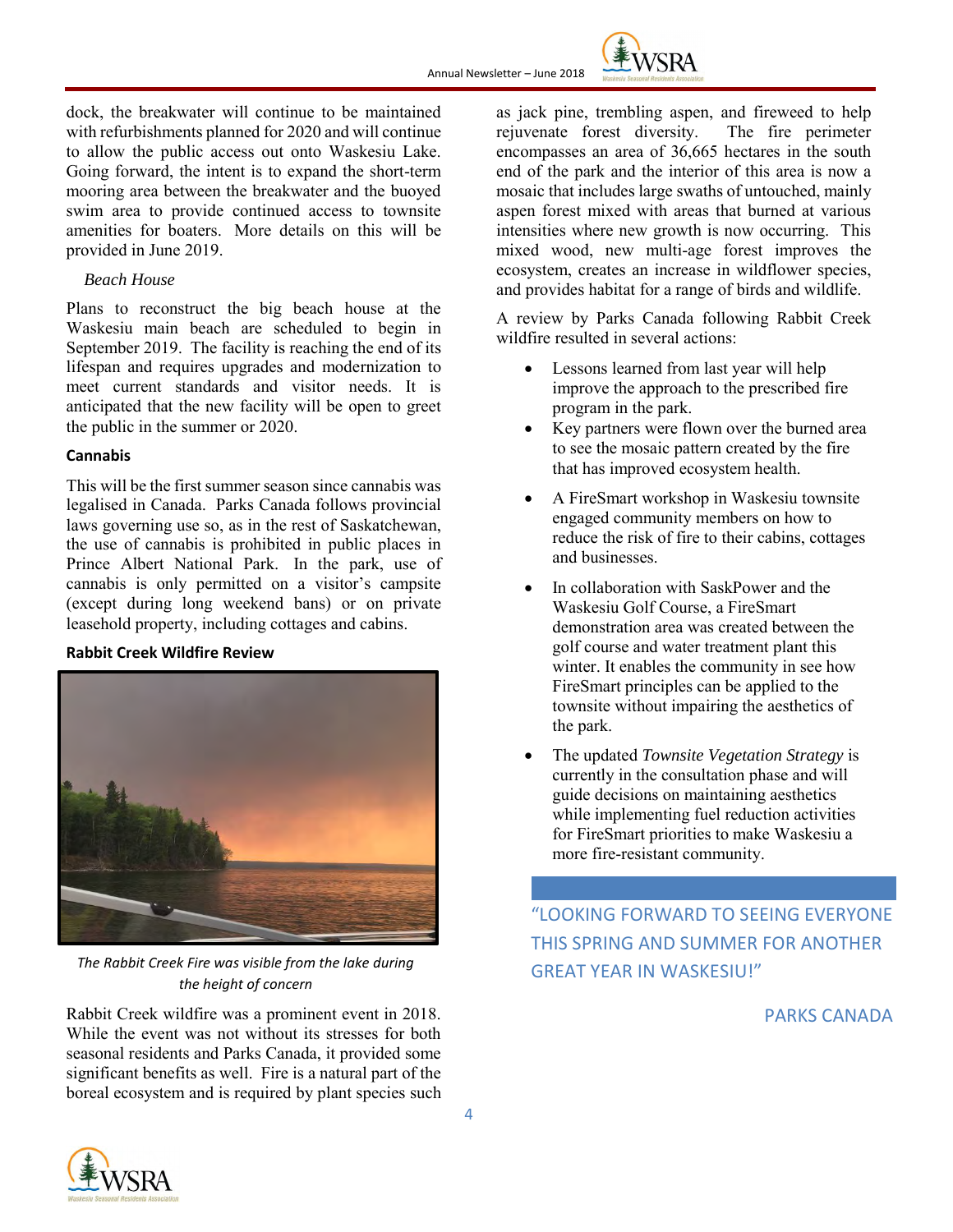

## *Help protect Waskesiu from Wildfire - FireSmart*

*FireSmart is a nationwide program designed by firefighting agencies including Parks Canada to help protect people, infrastructure and surrounding lands from wildfire. Individual homeowners and wider communities can take simple steps to reduce the impact of wildfire. The time to take action is now, not when a fire is at your doorstep. Be proactive, be practical, and be FireSmart!*

- *Clear fuel concentrations like dry leaves, twigs, and branches from around your home.*
- *Clear gutters, eaves and vents of collected materials.*
- *Keep windows clear.*
- *Trim trees.*
- *Keep your porch/deck clear or screened.*
- *Screen or seal all soffits.*
- *Take care of your lawn. Keep sprinklers handy.*
- *Visit firesmartcanada.ca to learn how to assess your property.*

## **Waskesiu Community Council - Greetings from the Chair**

## *Jim Kerby, Waskesiu Community Council Chair*

Greetings from the Waskesiu Community Council to the members of the WSRA. Thank you for letting us be part of your annual spring Newsletter again this year.

The Community Council is currently comprised of seven Councillors - Jim Kerby (Chair), Nancy Wood Archer (Vice-Chair), Jennifer Wood (Secretary-Treasurer), Bryan Matheson, Darryl Fox, Rob Phillips and Bentley Crozier. Our talented Administrator, Noreen Matthews, continues to be a valuable member of our team as well. From its inception in 2002, the Community Council has been formally recognized by Parks Canada as the "voice of the Waskesiu community".

### **"Waskesiu Vision 2028" – Your Ideas Enhancing our Community**

Back in 2013, the Community Council initiated an important strategic planning process for Waskesiu called "**Vision 2020 & Beyond**". The goal was to develop a "shared vision" for our community – in an effort to articulate how Waskesiu should "look and feel" by the year 2020. As part of that visioning process, the Community Council sought input from, and encouraged increased communication among, all of the key stakeholder groups in Waskesiu.

That strategic planning process resulted in a "Community Action Plan" for Waskesiu. Over the last 6 years, many groups have collaborated to help make the vision outlined in that "Community Action Plan" a reality. By all accounts, the process has been a great success.



But "time flies", as they say, and now 2020 is virtually upon us. As such, the Community Council has renewed the strategic planning process - re-branded as "**Waskesiu Vision 2028**". (The

year 2028 has been chosen because August 10, 2028 will mark the  $100<sup>th</sup>$  anniversary of the official opening of Prince Albert National Park by Prime Minister Mackenzie King.)

To date, two very successful "**Waskesiu Vision 2028**" planning meetings have already taken place between the Community Council and representatives of Parks Canada. Council will move next to hosting a Community Leaders Roundtable during the late spring of 2019. At that event all of the key stakeholder groups will be asked to review the draft "**Waskesiu Vision 2028**" plan, and provide their input and ideas. Later in 2019, or perhaps in July of 2020, a community open house will be arranged to obtain input from the entire community before finishing the new plan.

Community Council is very pleased to again work in conjunction with Parks Canada, the WSRA, the Waskesiu Foundation, the Waskesiu Chamber of Commerce, the Waskesiu Recreation Association, the

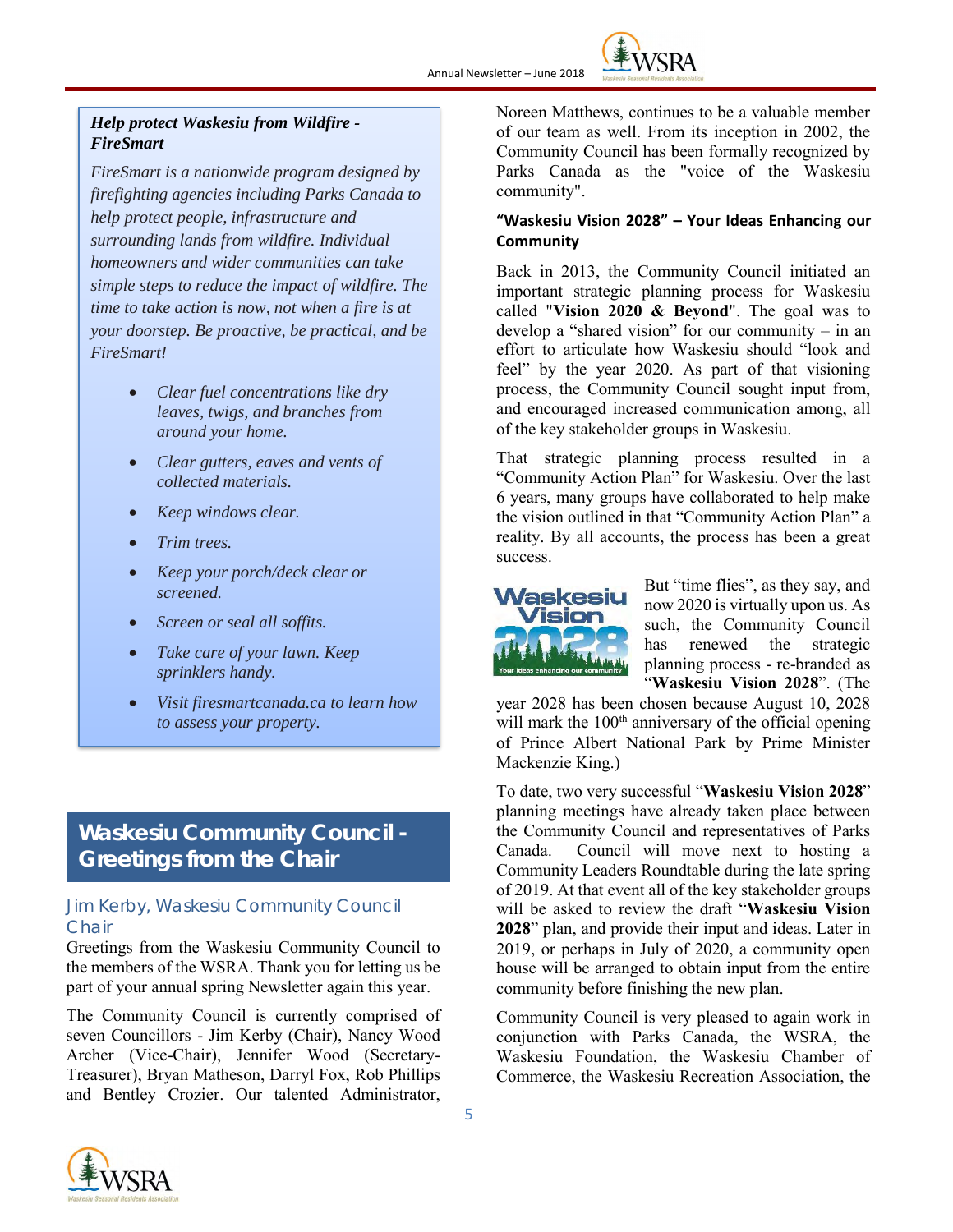

Waskesiu Heritage Museum, Friends of the Park, the Lobstick Golf Course, and other key stakeholder groups – as we collectively continue to enhance the Waskesiu experience.

We urge **you** to learn more about this important initiative. Please provide your ideas to make Waskesiu an even better place for you, your family, and the generations that follow. Visit [www.waskesiu.org](http://www.waskesiu.org/) (and look for "**Waskesiu Vision 2028**") for more details.

### **What a "Community Working Together" Accomplishes**

2018 was an incredible year for Waskesiu. Positive results to celebrate because so many groups, individuals and businesses in our community not only had great ideas for Waskesiu, but they were willing to work together to get them done. Many are detailed in the respective organizations' reports to be found elsewhere in this newsletter. However some of 2018's highlights included: the introduction of Sask Tel high speed internet, the opening of Little Al's Mini Golf, the opening of the Gordie Howe Memorial Fitness Park, the replica shack tent display at the Waskesiu Heritage Museum, the celebration of PANP's  $90<sup>th</sup>$  anniversary last August, the Waskesiu Foundation's first Sipping Social fundraising event, as well as its introduction of a family friendly Treasure Hunt and the marking of Gordie Howe Day and Mr. Hockey's love for this place, his "favourite place on earth."

### **2019 Community Council Annual General Meeting – Mark Your Calendars!**

You are invited to join us for the Waskesiu Community Council's 2019 Annual General Meeting (AGM), which will be jointly held with the WSRA's AGM on Sunday, July 28<sup>th</sup> at Terrace Gardens in Waskesiu. Watch [www.waskesiu.org](http://www.waskesiu.org/) for the starting time of the meeting – and we look forward to seeing you there!

#### **Waskesiu.org – Waskesiu's #1 Website**

Our [waskesiu.org](http://waskesiu.org/) website, hosted by the Community Council, continues to be the most widely used online site for those seeking information about Waskesiu. Please visit waskesiu.org regularly to find out what is happening in your community. Our website is mobile friendly – making it easy for you to take a bit of Waskesiu with you wherever you go.

### **The Last Word**

In closing, the Community Council extends its sincere thanks to the WSRA for all of your great work on behalf of Waskesiu, and for your past and ongoing support. Have a great summer everyone, as you enjoy "Saskatchewan's playground".

## **A Message from the Waskesiu Foundation**

*Derwin Arnstead, Waskesiu Foundation Chair*

### **We turn 20 in 2019!**

This milestone is as much about you, our supporters, as it is about us. The Waskesiu Foundation started out in



1999 as the Waskesiu Townsite Enhancement Society. Our first project was to refinish the tennis courts. The name changed to Waskesiu Foundation a couple years later when our charitable purposes were

expanded to support recreational, social, cultural, and environmental activities in Waskesiu. You have given nearly **three million dollars** to make Waskesiu a better place. Your contributions and our community partners have made features possible, such as Little AL's Mini Golf, Bears on the Beach playground, memorial benches, camp kitchens in and around Waskesiu, golf course improvements, firefighting equipment, refurbishing the bandstand, and sponsoring events like the Lakeside Festival and Reel Rave Film Festival. There's too much to list here, but you can see it all under the Projects tab on waskesiufoundation.ca and clicking on "Completed Projects". You own the success of them all!

#### **Thank you Myrna!**

It is with great appreciation we thank Myrna, Nagy, our longest-serving Board member, who now retires after serving on our Board almost continuously over the last 20 years, in addition to serving as President of the Waskesiu Townsite Enhancement Committee. We are thrilled that her volunteerism was recognized with the Saskatchewan Volunteer Medal. She is truly remarkable!

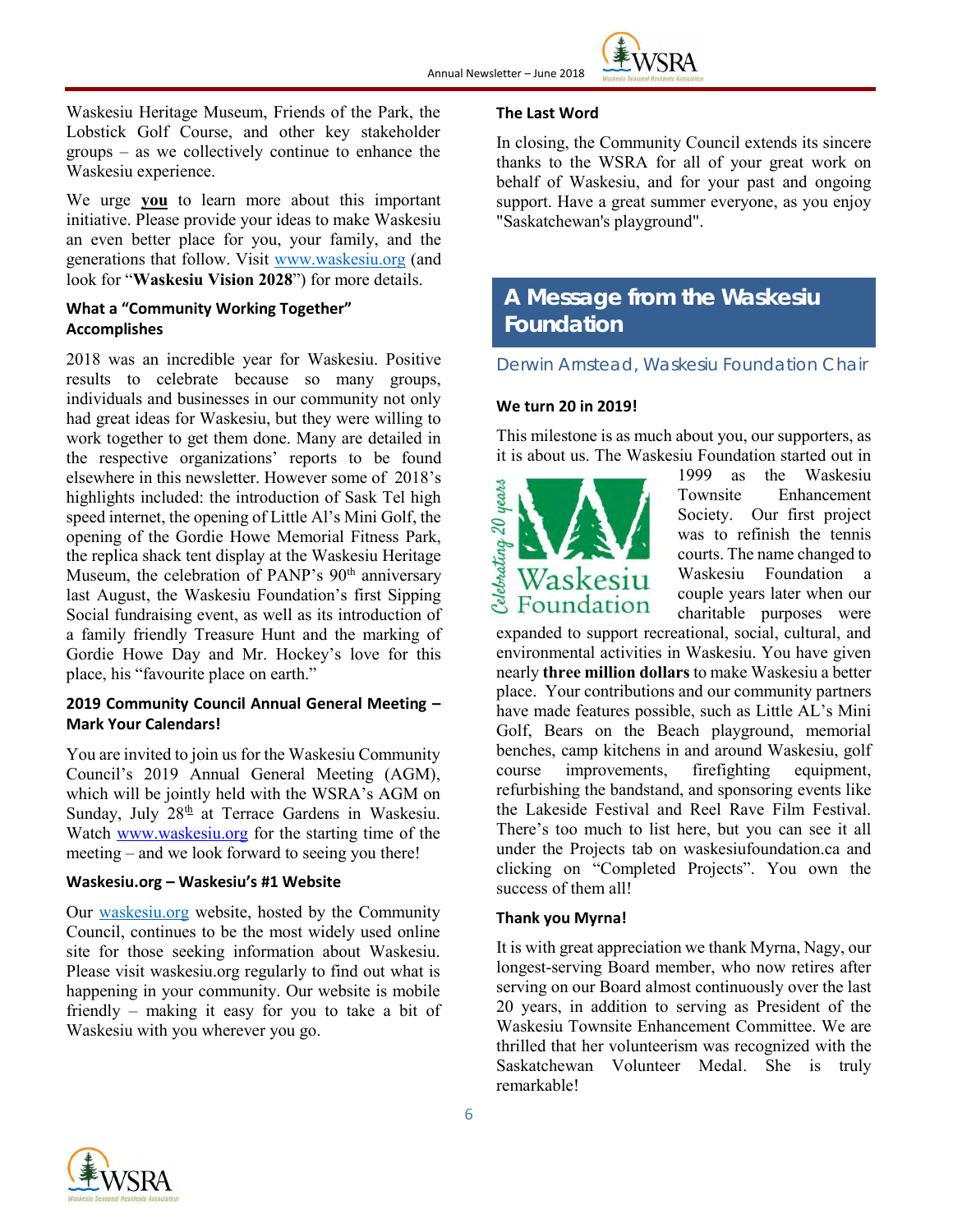

#### **New multi-season camp kitchen**

In September, we are looking forward to partnering with Parks Canada to build a new multi-season camp kitchen on the site of the former warden's cabin near the entrance to Crean Lake. This is a beautiful setting for picnics and accessible by boating, walking, or winter skiing/snow shoeing. Parks Canada signage will recognize the history of the warden service. We are looking for a Crean Lake camp kitchen sponsor. Sponsoring this camp kitchen is a great way to memorialize a family member or to greet visitors with a message and the sponsor's name on a plaque installed inside the camp kitchen. If you are interested in making a donation to become the sponsor, please let us know by using the Contact Form on our website.

#### **New Recreation**

Much has been done, and we will be doing more with the Waskesiu Recreation Association to implement the Waskesiu Recreational Master Plan, including a new tennis ball serving machine and tennis ball collector/hopper to pick up balls. This spring, we are putting athletic tile under the Gordie Howe Memorial Fitness Park to give users more solid footing and to protect their joints from impacts. There will be further announcements and fundraising opportunities this summer as we plan to install a multi-sport court, refurbish the lawn bowling green, install new benches, build a picnic shelter, and improve the pathways, beginning in fall 2019.

#### **Fun! Fun! Fun!**

We have two social events this summer that you can't miss. On July 13, our popular Sipping Social takes place at the Community Hall at 5:30 pm. It's the place to be for food, drinks, and visiting old friends or making new friends. It sold out last year, so be sure to check out the details and to buy your tickets from [waskesiufoundation.ca](https://www.waskesiufoundation.ca/sipping-social.html) when they go on sale May 1 (\$75, including partial tax receipt).

On August 10, our Family Treasure Hunt takes place, beginning at 10:30 AM in Terrace Gardens. Explore Waskesiu with treasure hunt stops  $\&$  games throughout the townsite. Additional activities include a pirate ship photo booth, crafts, and lunch which will delight kids & grandkids. Find out more and buy your tickets from [waskesiufoundation.ca](https://www.waskesiufoundation.ca/treasure-hunt.html) when they go on sale June 1 (\$20/adult and child combo, \$10 for extra person). We are looking for volunteers to help. Use the [Contact](https://www.waskesiufoundation.ca/contact.html)  [Form](https://www.waskesiufoundation.ca/contact.html) on our website.

#### **Our Thanks**

We love working with you as a supportive, caring community. Who knows what you can accomplish in the next 20 years? You are the best!

Email [admin@waskesiufoundation.ca](mailto:admin@waskesiufoundation.ca) Facebook @WaskesiuFoundation Twitter @WaskesiuFound Instagram @WaskesiuFoundation

## **Message from the Waskesiu Chamber of Commerce**

Nancy Archer, Chamber of Commerce President

Our locally run Waskesiu Chamber of Commerce has 42 memberships.

Our Chamber Board Members are:

Nancy Archer, The Hawood Inn Gord Bueckert, Lost Creek Resort Randy Kershaw, Kershaw Consulting Debby Klarenbach, Elkridge Resort Darryl Fox, Silver Fox Liquor Store Tyler Baker, Waskesiu Lobstick Golf Course Natalie Matheson, Waskesiu Marina **Adventures** 

The Chamber is well represented around the Waskesiu Community Council table. We have four elected representatives on the Waskesiu Community Council from our membership: Darryl Fox, Silver Fox Liquor

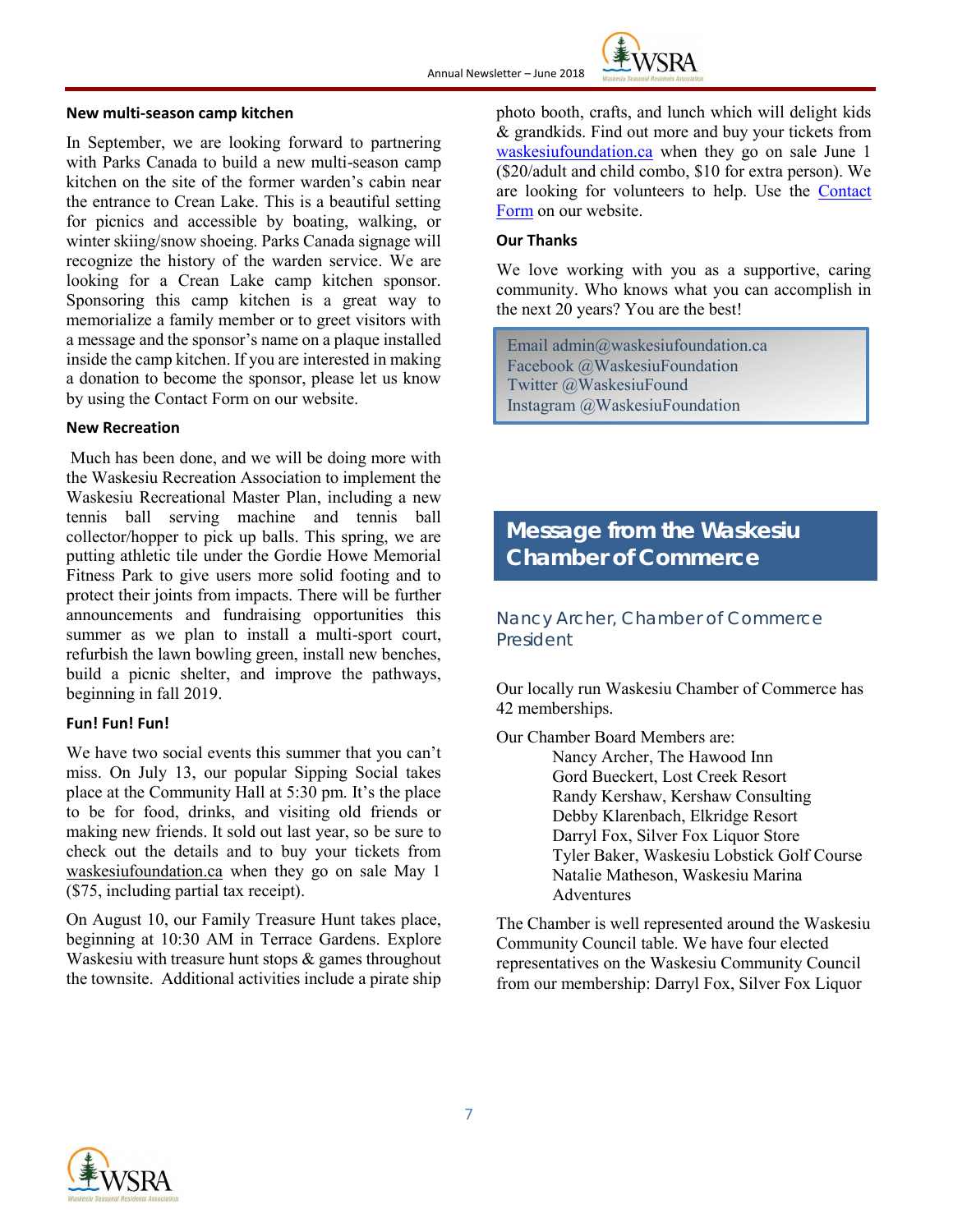

# **Annual Newsletter May 2019**

Store, Jennifer Woods, Kapasiwin Bungalows, Bentley Crozier, Grey Owl Center and myself, Nancy Archer, The Hawood Inn.

In recent months the Chamber has been working on a few projects with Parks Canada and stakeholders to:

- 1. Communicate and educate Waskesiu visitors and residents on the Aquatic Invasive Species issues.
- 2. Understanding and participating in the Vegetation Management Projects.
- 3. Submitting the Chamber's concerns regarding the Waskesiu Specific planning and development issues.
- 4. Understanding the FireSmart Program going forward.
- 5. Working with the Park Housing Committee to ensure proper staff housing, leasing and fair pricing.
- 6. Involved in ongoing discussion regarding the fragility of our commercial sector in the Waskesiu townsite.

The community of Waskesiu and the Chamber understand the importance of the three halls in town the Community Hall, Terrace Gardens and the Rec Hall. These halls are not only an important source of income for the Chamber, but they bring strength to the businesses in town by hosting weddings, reunions and conferences for our locals and our visitors. We are upgrading equipment and repairs yearly. Our goal in 2019 is to bring Wi-Fi to at least one of our halls, and ideally all three in time. We have also started the process to have new signs created for our halls. For information regarding the rental process, please contact our office at: [waskesiuchamber@sasktel.net,](mailto:waskesiuchamber@sasktel.net) Lisa Rowe, Administrator.

Our 2018 season started out in a blaze. I am sure that all in our community were concerned and aware of the potential dangers we were facing. Thank you to Parks Canada's fire crews from across Canada, local fire crews and the provinces indigenous communities that came to fight the fires. The Beaver Glen Campground housed upwards of 250 fire fighters and support staff during this time and the Terrace Gardens Hall was made into a "Mess Hall" to feed the hungry crews.

From this experience, I ask that we all educate ourselves on Fire Smarting our townsite, cabins &



*Waskesiu businesses facilitate great experiences for visitors in every season, such as the Outter Limits Fun Walk/Run in September.*

businesses. There will be information and workshops available to the Waskesiu community throughout 2019 and future years.

The cooler and wetter than usual summer and fall was a stressful situation for the business community in 2018. To all of the die-hard cottage and cabin owners – thank you for staying around and supporting the businesses. We all appreciate your patronage. Buying "local" is very important in this small town. 2019's consistent snow fall has given Waskesiu Lake the best ski trails in Saskatchewan. Remember to visit the Park throughout the entire year. There are hotels and cabins open for rent and Parks provides free ski and snow shoe equipment for your use. You have all paid for a yearround pass. . .why not use it?

Going into 2019, we are all optimistic for a fun, warm and successful tourism season. Our landscape will have a new change to it as you arrive this spring. The Waskesiu Trading Post has built itself a new venue but still will provide the small town and nostalgic warmth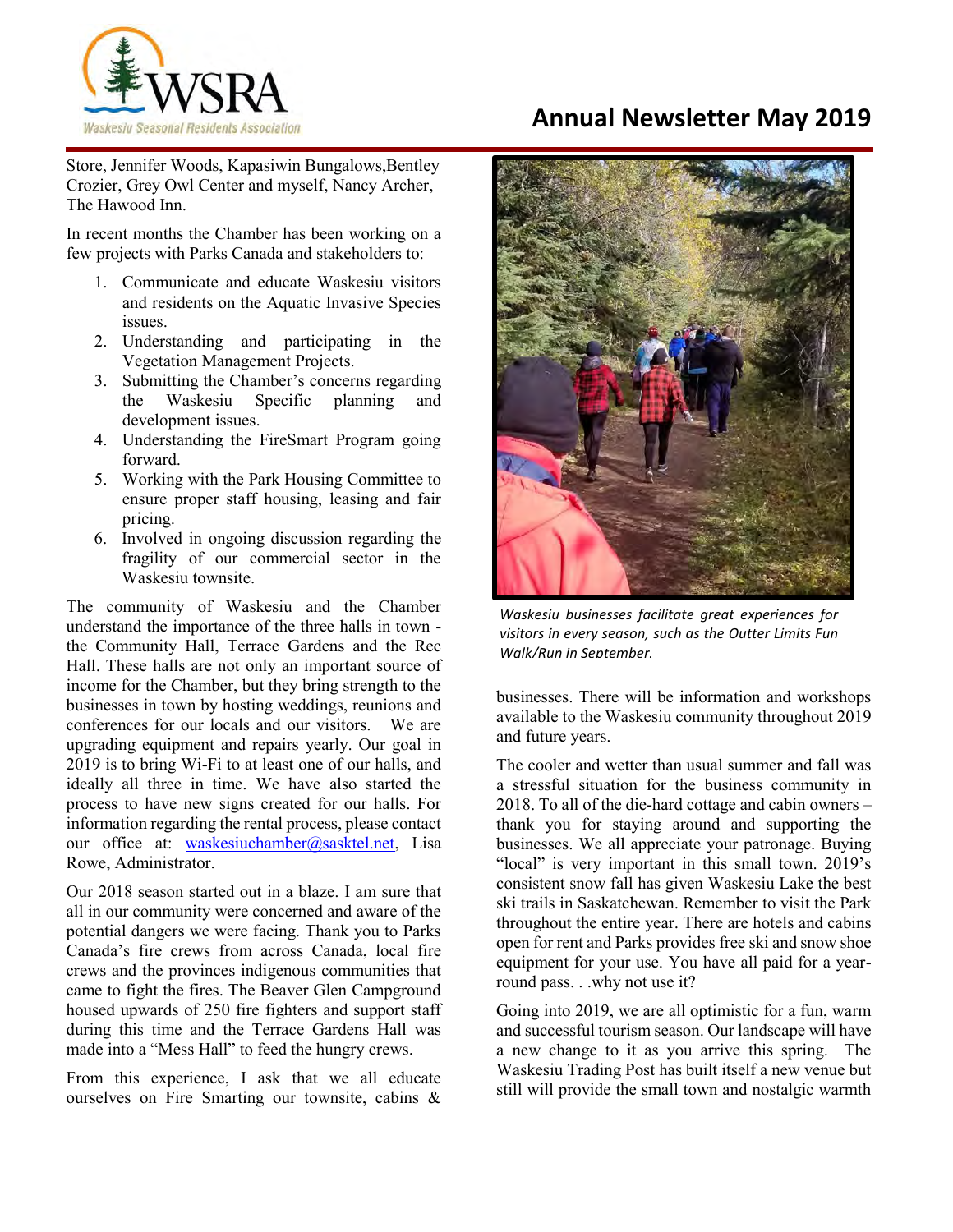

we all await . . . and of course, the smell of baking cinnamon buns.

Lastly, I would like to take a moment to pay tribute to our board member, Mr. Dwayne Andreen, Waskesiu Lake Lodge, whom sadly passed away in August 2018. A long-time cabin owner, golf enthusiast and business man, Dwayne was and is in many of our hearts. Waskesiu will always remember this pillar of our community.

In closing, hurry home to Waskesiu everyone. We are awaiting your arrival!

## **Waskesiu Recreation Association**

The Waskesiu Recreation Association Inc. (the "WRA") is a volunteer led, Saskatchewan non-profit association. Our mandate is to provide – in collaboration with our community partners – quality recreational and cultural activities, social events, and recreational facilities that benefit the Waskesiu Lake visitors and residents.

Welcome back to Waskesiu, and another fantastic summer of great recreational activities and events.

#### **Celebrating Little AL's Mini Golf**

Our new mini golf course has received rave reviews since its opening day on July 1, 2018. Who knew that mini golf could be fun, challenging, and educational?

The design of the course is unique to Waskesiu. Each of the 18 holes and the starter shack reflects natural historic and cultural themes from Waskesiu and Prince Albert National Park – iconic treasures we know and love.Visit the Waskesiu Foundation website [\(www.waskesiufoundation.ca\)](http://www.waskesiufoundation.ca/) and check out our photo gallery.



Many people, non-profit groups, and businesses worked very hard to bring this unique recreation activity to Waskesiu. Their names are all proudly listed on our Donor Kiosk. Special thanks to the Waskesiu Foundation, Parks Canada, and our Lead Donor - the Alan Vincent Hadley Logue Memorial Golf Tournament.

And remember, all of the profits are invested right back into Waskesiu's recreation activities and facilities. So, if you haven't played Little AL's Mini Golf yet – bring your friends and family. You will have a great time, and help to support your community. If you have already played the course, you *know* that you want to play it again!

This year, Little AL's Mini Golf will open on the long weekend in May. Watch [www.waskesiu.org](http://www.waskesiu.org/) for updates, and be sure to follow us on Facebook at <https://www.facebook.com/WCC.WRA/>

### **Gordie Howe Memorial Fitness Park**



The Waskesiu Foundation partnered with the Waskesiu Recreation Association to construct a wonderful outdoor fitness park in 2018, named in honor of Saskatchewan hockey legend Gordie Howe, "Mr. Hockey", who described Waskesiu as his "favorite place on earth".

New matting will be installed on the ground around and

below the fitness park in time for summer use in 2019 – so come and see the improvements. Our new fitness park is complemented by a set of fitness accessories, including kettle balls, battle ropes, climbing ropes gymnastic rings, and athletic bands. Whether you like box jumps, med ball throws, ab crunches, pull-ups, skinning the cat, or pistol squats, you can do it all right here.

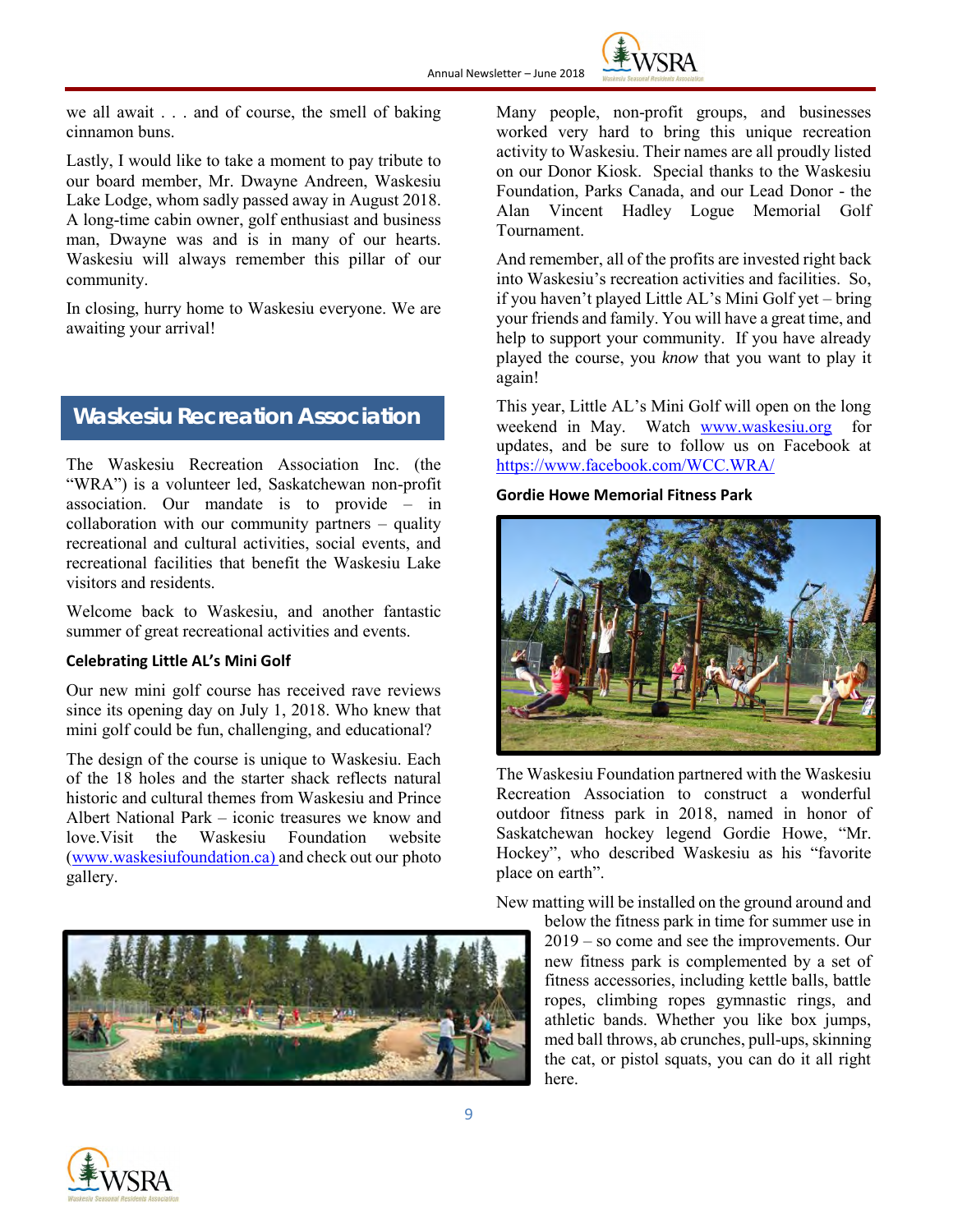

#### **Renewing Waskesiu's Recreation Facilities**

Recreation facilities are one of the cornerstones that enhance the "Waskesiu experience". The Waskesiu Recreation Association remains committed to ensuring that the balance of the Waskesiu "Recreation Area Renewal Project" continues to move forward. With the resurfacing of the tennis courts a few years ago, and the opening in 2018 of Little AL's Mini Golf and the Gordie Howe Memorial Fitness Park, Waskesiu is already well on its way to a beautifully designed recreation area for "kids of all ages" to enjoy.

#### *"We're still not done, and we need your help."*

There's a lot more to do, including adding a new multi-use sport court, a picnic shelter, refurbished pathways, new benches, tree carvings, and improving the lawn bowling green. To learn more about the Recreation Area Master Plan or to donate to the Recreation Area Renewal Project, please go to: www.waskesiufoundation.ca.

#### **Volunteers Needed!**

As you can see, the Waskesiu Recreation Association is already accomplishing great things in our community, but we need more volunteers to participate. Help is needed on our Committees, and from volunteers willing to play a leadership role on our Board of Directors. We also require volunteers at community events to help with everything from pancake breakfasts, beer gardens, ticket sales, and the like.

If you are interested in helping out a dynamic organization in Waskesiu, please contact Janice Fagnou (at [jfagnou@sasktel.net\)](mailto:jfagnou@sasktel.net) or Simone Kerby (at  $jim. simone@shaw.ca)$  to discuss your areas of interest. We will be thrilled to hear from you!

#### **WRA Memberships – Join Us & Support Waskesiu**

Individual and family memberships are not only a great deal, they also help to support the ongoing work of the Waskesiu Recreation Association. Memberships will be available for the 2019 season, so please stop by the Recreation Centre office for more details.

#### **Quick Facts – Activities & Events**

- **Tennis & tennis lessons…** we have 6 beautiful tennis courts. Our drop-in tennis is for all skill levels to come together and enjoy the sport of tennis. Talk to us about tennis lessons in July and August.
- **Pickleball...** a sport on the rise going and fun for all ages! Our annual pickleball tournament will run again this year. Come by the Recreation Office to learn the details and sign up.
- **Lawn bowling…** a great activity to do with the whole family, or to socialize with your friends and neighbors – you choose.
- **Bootcamp…** this half hour can be as intense or as casual as you make it. If you are looking for a workout buddy or a group to push you, this is a great opportunity to come try it out. All ages are welcome.
- **Kids Duathlon…** takes place **August 10** at 2:00 pm (the Saturday before the Frank Dunn Triathlon). Contact us for more details.
- **Beach volleyball…** will be organized throughout the summer. Sign up by contacting the Recreation Office. Teams of six. All ages welcome.
- Other activities such as **slow pitch, ultimate frisbee, and spike ball** will be organized throughout the summer for the young adults of the community.
- **Canada Day Parade**… we welcome anyone who would like to participate. Get your neighbours and creative minds together to enter your street float, or show off your sweet ride in Waskesiu's Canada Day Parade. This is your town, so come be a part of the big celebration! Just email us, or drop by the Recreation Association to sign the Parade registration form.
- **Questions?** If you have any inquiries or want to stop by for a visit, you are more than welcome to do so. We hope to see everyone out - and keeping active - this summer!

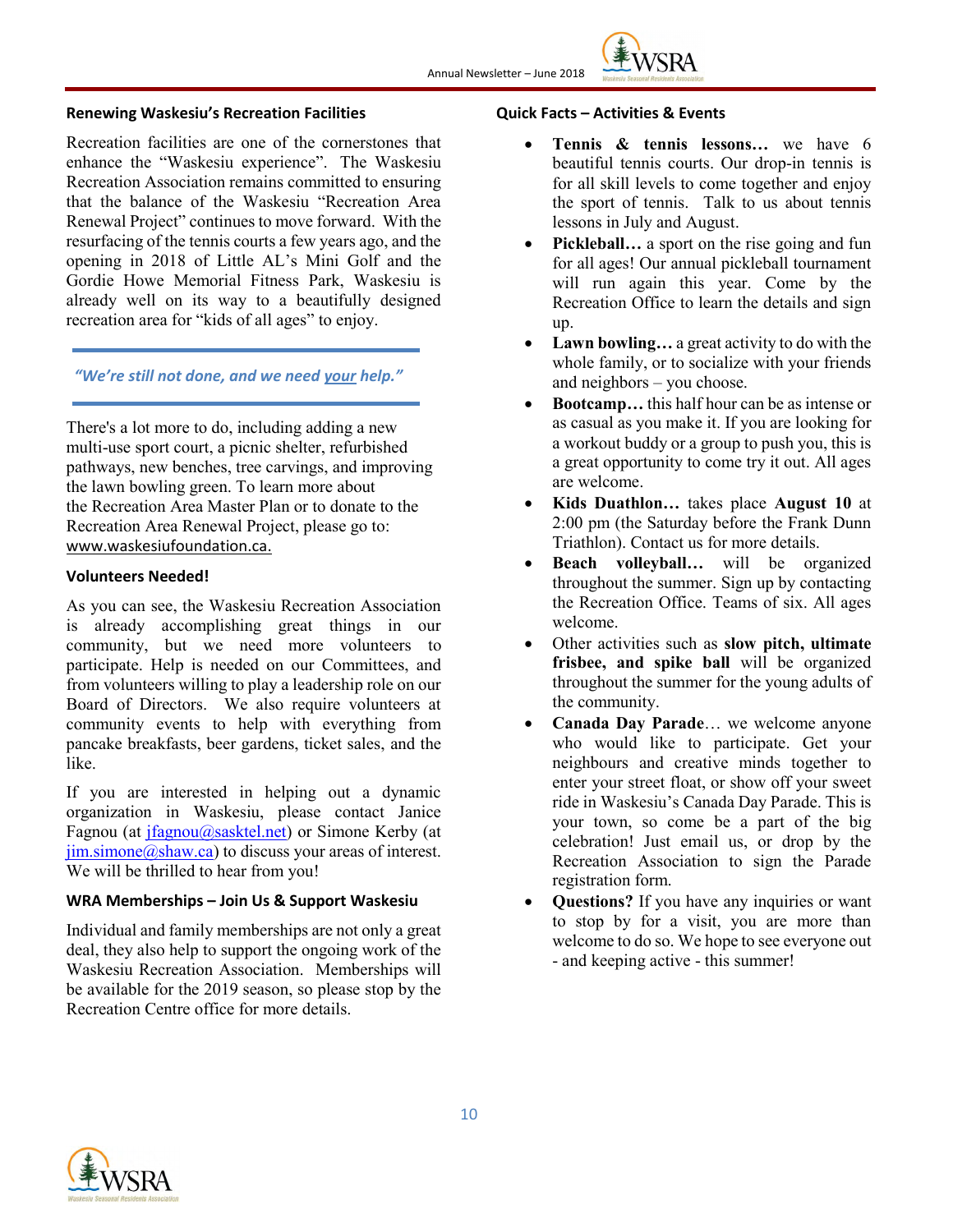

Waskesiu Recreation office number: 306-663-5410 Cell number: 306-941-9725 Email: [waskesiurecreation@gmail.com](mailto:waskesiurecreation@gmail.com) Facebook:<https://www.facebook.com/WCC.WRA/> Instagram: waskesiurecreation Snapchat: waskesiurec

## **Waskesiu Volunteer Myrna Nagy Recognized by Province**



On April 9<sup>th</sup>, Waskesiu exemplar volunteer Myrna Nagy was awarded the Saskatchewan Volunteer Medal by the Lieutenant Governor of Saskatchewan.

Myrna is a highly

committed volunteer who for decades has selflessly made, and continues to make, a remarkable contribution to the quality of life in the community of Waskesiu and our Province. She represents what is best about Saskatchewan because, whether she is assuming a formal role, or just helping out wherever she is needed, Myna has donated countless hours of her time. In fact, her dedication goes well beyond what many would consider a "volunteer role", as she gives freely of her time wherever it is needed in Waskesiu.

While Myrna has held a number of official titles over

"MYRNA'S CHARACTER IS CONVEYED THROUGH HER DEDICATION, HARD WORK, AND A DEEP AND ABIDING COMMITMENT TO MAKING A DIFFERENCE IN THE LIVES OF OTHERS AS SHE PLANS AND HELPS COORDINATE MANY PROGRAMS AND PROJECTS IN OUR TOWNSITE."

the years, she primarily works at the grassroots level with existing Waskesiu-based organizations. She has, however, also been prepared to be part of new organizations and events, and has a track record of linking groups to accomplish even more for our community.

Myrna's accomplishments and awards in relation to our community include, among others, the following:

- Longest serving member of the Board of the Waskesiu Foundation, a highly successful registered charity, having served as a Director from 2005 - 2018.
- Board Member of the recently created Waskesiu Recreation Association (2016 – 2018).
- Past President, Director, and Treasurer, of the Waskesiu Chamber of Commerce (where she actively served our community for many, many years).
- Planning, overseeing, volunteering for and/or coordinating numerous fundraisers, activities, and events for non-profit groups in our community including, in recent years:
	- o The Waskesiu Lakeside Music Festival 50/50 fundraiser, beer gardens, pancake breakfast, and other related events (for the Waskesiu Recreation Association).
	- o Canada Day Celebrations in the Waskesiu townsite (including the annual pancake breakfast, the Canada Day parade, and the beer gardens) for the Waskesiu Chamber of Commerce, and more recently the Waskesiu Recreation Association, for over a decade.
	- o The annual Waskesiu "Artfest" fundraising event.
	- o The Waskesiu Children's Festival.
	- o Co-Chairing the Waskesiu Foundation Donor Recognition and Fundraising Dinner on at least two occasions, and volunteering in support of the event every year since 2005.
	- o Volunteering, and assisting with arranging volunteer staffing, for the Waskesiu Library each summer.
	- o Committee Member and active volunteer for the annual "Reel Rave International Film Festival" in Waskesiu.

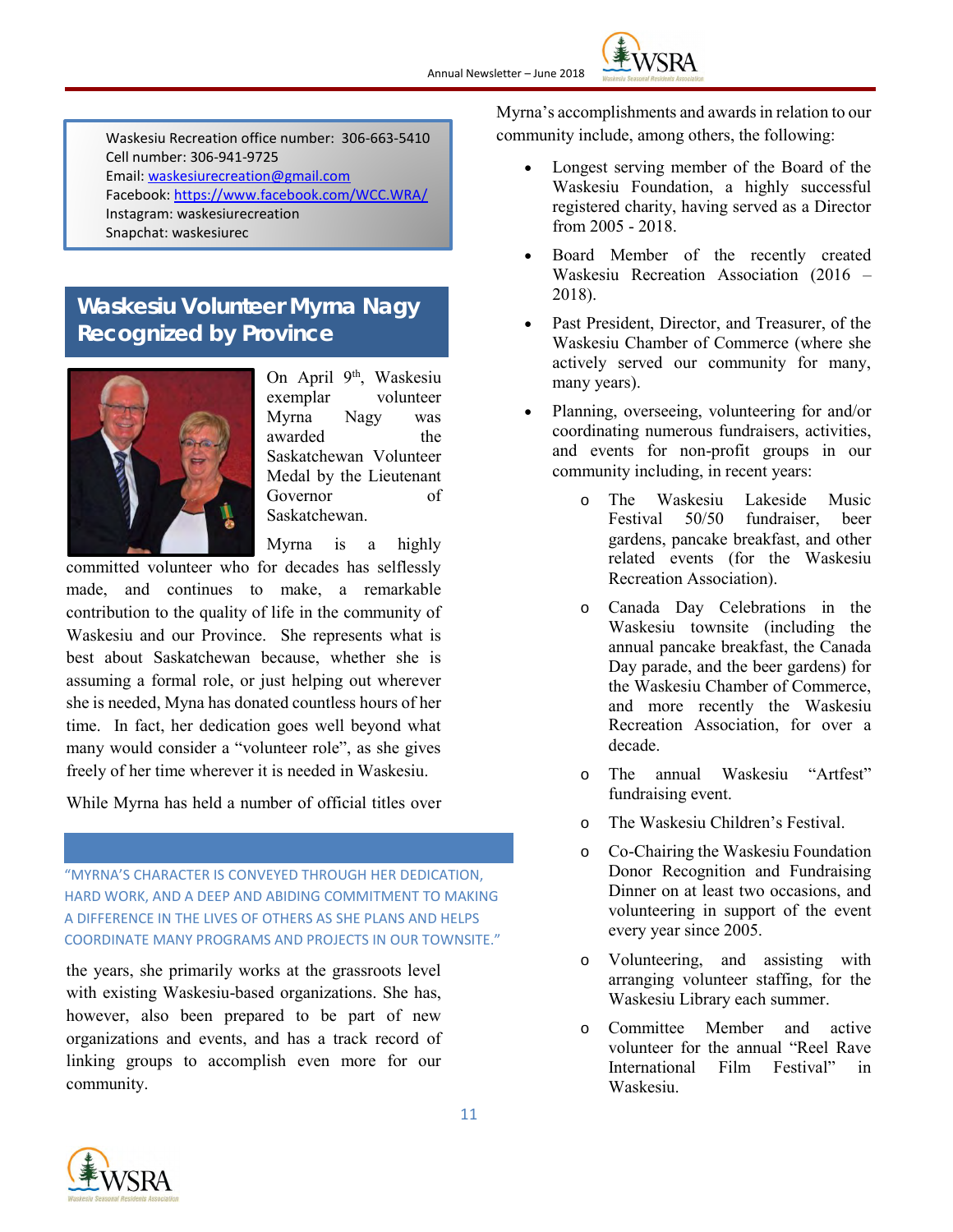**WSRA** 

- o Coordinating the Waskesiu townsite beautification initiative (flower box program) from its inception until 2017.
- o Planning and overseeing the "Little Al's Mini Golf" grand opening and the volunteer appreciation event for the Waskesiu Recreation Association in 2018.
- 2015 Recipient of the Friends of the Park Prince Albert National Park "Waskesiu Volunteer of the Year Award".

Myna Nagy is a truly committed community builder and volunteer worthy of this honour, and we applaud her for having earned – deservedly - the Saskatchewan Volunteer Medal.

## **News from the Waskesiu Heritage Museum**

## *Betty Falk, President*

Join us at the Waskesiu Heritage Museum on Waskesiu Drive for fun-filled Museum and community events:

**A new exhibit** focuses on Waskesiu hockey connections. Personal items belonging to Gordie Howe, donated by the Howe family, and a limited edition print of Gordie, donated by Jake Burlet will be featured. Other changes at the Museum include the landscaping of the grounds done last fall.

**Our Community Bingos** will be held at Terrace Gardens, beginning July 3, on Wednesday nights, with the exception of August  $7<sup>th</sup>$  bingo, which will be held Friday, August  $9<sup>th</sup>$ ). Our new time is 7 pm for a full evening or 8:30 for the second half. The last bingo of the season will be held Wednesday, August  $28<sup>th</sup>$ . We always need volunteer callers and runners to help out with this event.

**A Kayak Raffle** raises funds to support our projects and activities. Take a look at our beautiful custom kayak on display at the Museum site. Tickets are available at the shack tent.

**The Museum Yard Sale** will be held on Saturday, July 6 from 9:00 a.m. - 2:00 p.m. at the Museum site. Hot dogs and drinks will be sold starting at 11:00. Donations for the sale may be dropped off at the

Museum by 2:00 p.m. daily. For more information or for table rentals contact Jill at  $j$ illflk $@y$ ahoo.ca.

**Heritage Day at the Museum** on Saturday, August 10 will feature special activities for all and a glimpse of shack tent life in the early days of Waskesiu.

In addition to our events at the museum, you will find us at several other community events. We will be offering special children's activities at the Children's Festival beginning at 10 am. We will once again offer a concession for breakfast and lunch beginning at 9 am at the Three Island Paddle and Music Festival at the Heart Lakes Marina on Saturday July 27<sup>th</sup>. We also invite you to join us under our canopy at the Waskesiu Lakeside Music Festival on Saturday August 24<sup>th</sup>.

**Volunteers:** We'd love to have you join our Heritage team. Be a volunteer yourself or volunteer as a family! Volunteer for an event, for a bingo, or share your knowledge and experiences in the shack tent. It's a great opportunity to meet visitors from around the world! No experience is necessary and training will be provided. Contact our president, Betty Falk at [bettyf7728@gmail.com,](mailto:bettyf7728@gmail.com) any Museum Board member or our manager, Gary Provencher at the Museum.

We hope to see you all at the Museum this summer. Open daily 10:00 a.m. - 6:00 p.m. **FREE ADMISSION!**

For more information about events and other news from the Museum, visit our website at [waskesiuheritagemuseum.org](http://waskesiuheritagemuseum.org/)

# **5th Annual Lakeside Music Festival**



Grab your dancing shoes, or just kick back and enjoy the great musical performances at the 5th Annual **Waskesiu Lakeside Music Festival on** 

**August 23rd to 25th**. The main stage will again be located near the Community Hall, not far from Waskesiu's main beach.

The weekend is jam-packed with a variety of free family activities, including live on-stage musical entertainment, displays highlighting Prince Albert National Park, food vendors, beer gardens, and

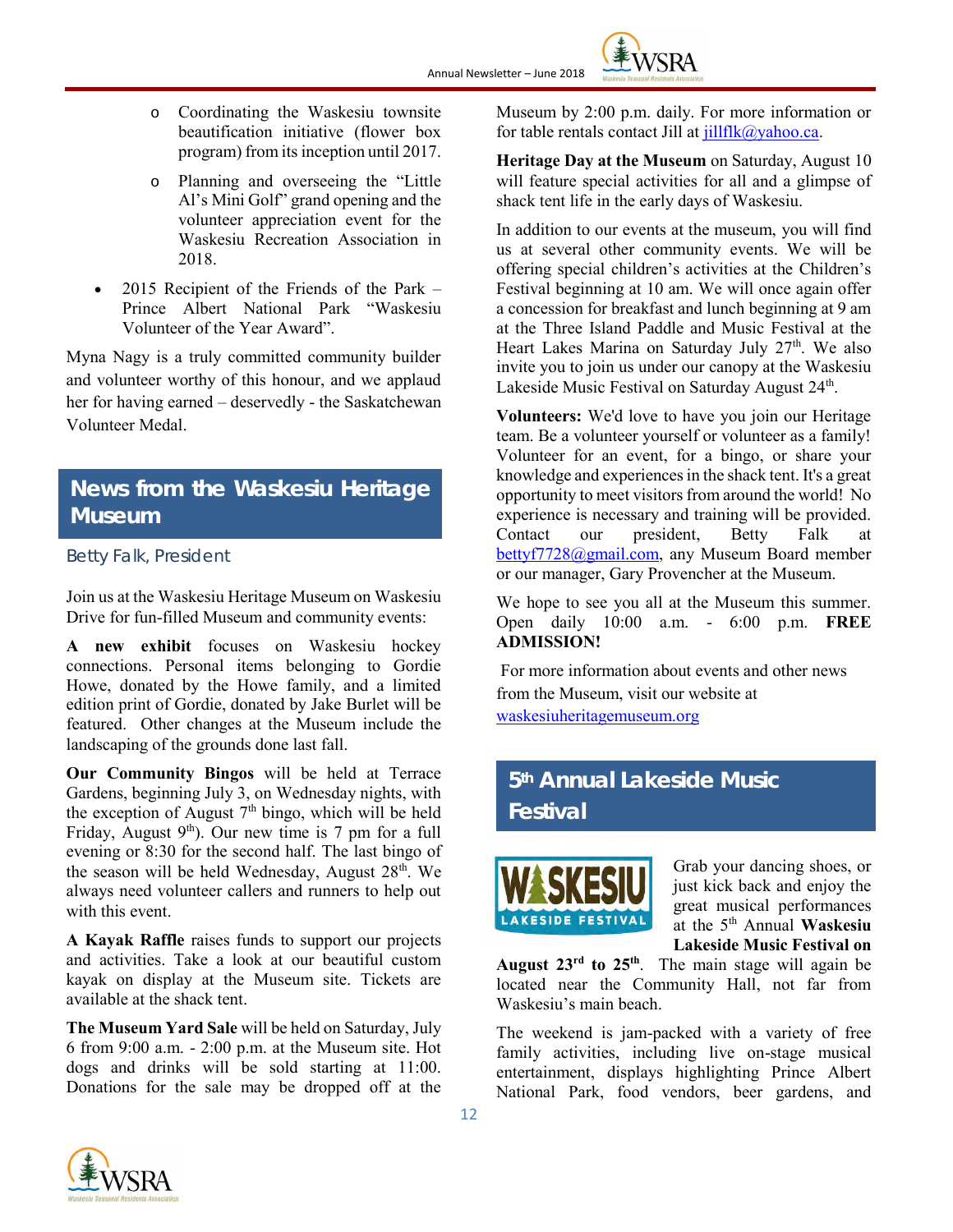

activities for kids. Cabarets (admission charge) are also planned for Friday and Saturday night.

If you support the Waskesiu Lakeside Music Festival, we really need financial and volunteer help this year. If you are willing to sign up as a volunteer please contact Sheila Gagne [\(lakewoman@shaw.ca\)](mailto:lakewoman@shaw.ca).

Please also consider supporting the Waskesiu Lakeside Music Festival by becoming a sponsor, or by making a charitable donation (tax receipt provided) via the Waskesiu Foundation. To donate, please visit [www.waskesiufoundation.ca,](http://www.waskesiufoundation.ca/) look for the "**Donate**" tab at the top of the page, and scroll down to find "**Lakeside Music Festival**". Every dollar makes a difference – so thanks for helping us out!



For more information about the Waskesiu Lakeside Music Festival, please check out the Festival Facebook page at **[https://www.facebook.com/waskesiulakesidefestiva](https://www.facebook.com/waskesiulakesidefestival/?ref=br_rs)**

**[l/?ref=br\\_rs#](https://www.facebook.com/waskesiulakesidefestival/?ref=br_rs)**, or visit [Waskesiu.org](http://www.waskesiu.org/) .

# **About the Waskesiu Seasonal Residents Association**

The Waskesiu Seasonal Residents Association (WSRA) is a not for profit association. We work with Parks Canada, the Waskesiu Community Council and other organizations and officials within Prince Albert National Park (PANP) on matters that concern the cabin and cottage owners who are seasonal residents in the Waskesiu townsite.

Those matters include *the occupancy, use, maintenance, leasing and improvement of cottages and cabins, and the areas in which they are located.*

#### We also:

- $\checkmark$  Promote understanding and co-operation between leaseholders and others using PANP,
- $\checkmark$  Work to protect and enhance the environment, infrastructure, and recreational and cultural facilities within the Waskesiu townsite, and
- $\checkmark$  Provide a forum to discuss and share information on matters of concern to leaseholders.

Outstanding issues include cottage regulations, land rent, parking, marina trailer storage, townsite status, Park entrance limitations, and greenspaces in the 30' cabin area.

The elected WSRA Board of Directors is made up of members from diverse backgrounds who represent the cabin and cottage area as equally as possible.

#### **2019 Board of Directors**

Rob Phillips (President, Governance) Herb Pinder (Chair, Governance) Kelly Prodanuk (Secretary/Treasurer, Finance) Paul Pinder (Membership) Ron Jones (Membership) Sheila Gagne (Communications) Kathy Ponath (Communications) Jennifer Wood (Governance) Kurt Wintermute (Governance)

Our website is housed within Waskesiu.org, at [http://www.waskesiu.org/seasonal\\_residents.html.](http://www.waskesiu.org/seasonal_residents.html) Our email address is [waskesiusra@gmail.com](mailto:waskesiusra@gmail.com)



*A seasonal resident?*